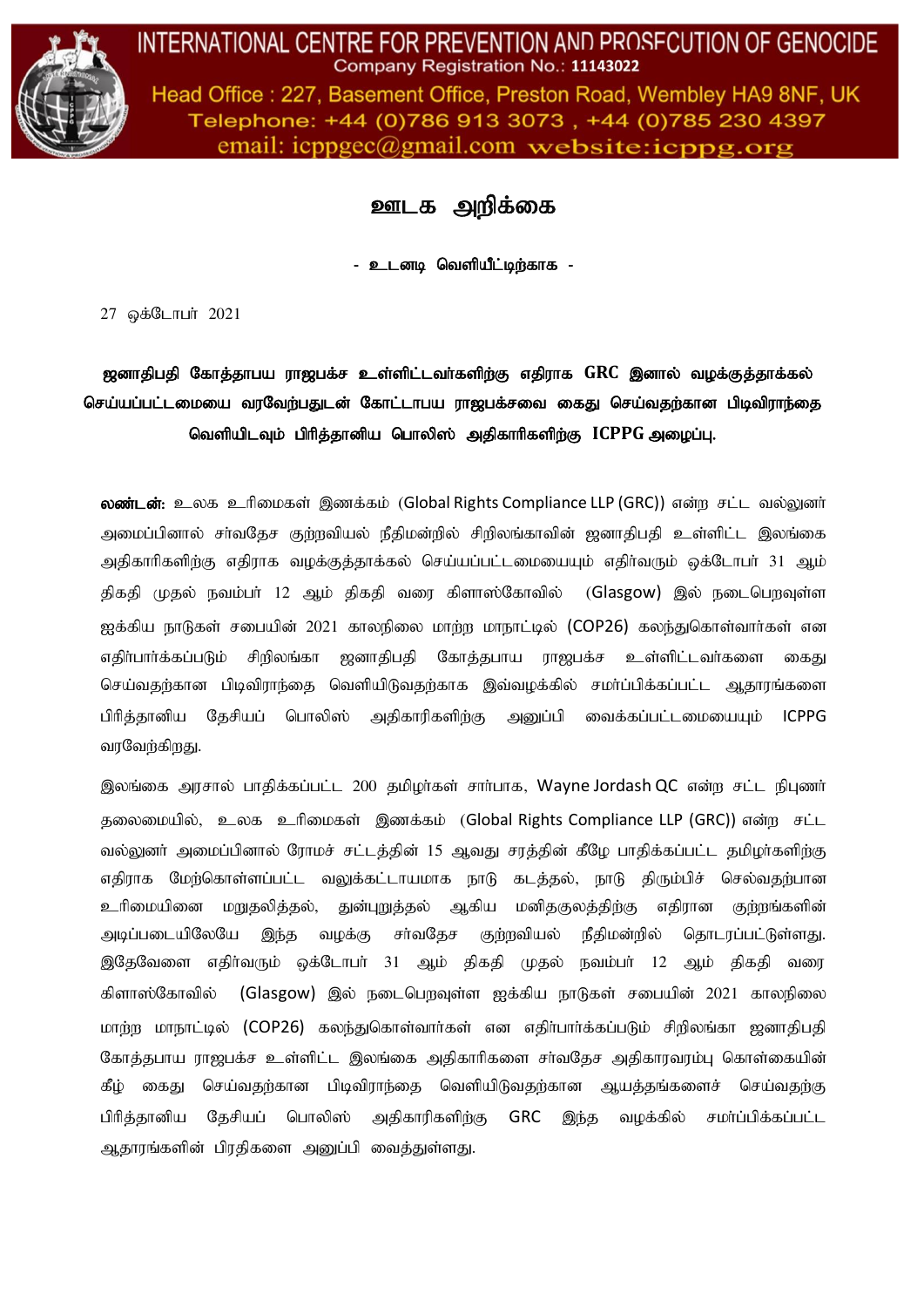

Head Office: 227, Basement Office, Preston Road, Wembley HA9 8NF, UK Telephone: +44 (0)786 913 3073, +44 (0)785 230 4397 email:  $icpp\alpha$  email.com website:  $icpp\alpha$ .org

 $GRC$  யின் தொடர்பாடல்களில் பின்வருவனவர்றை ICPPG முன்னிலைப்படுக்க விரும்புகிறது.

- சுமிழீழ விடுதலைப் புலிகள் அமைப்பின் ஆகரவாளர்கள் அல்லது உறுப்பினர்கள் என்று சிறிலங்கா அரசாங்கத்தால் கருதப்பட்ட தமிழ் மக்களுக்கு எதிராக, குறைந்தது 2002 ஆம் ஆண்டிற்குப் பின்னர் சிறிலங்காவிலும் பிரித்தானியாவிலும் பரவலாகவும் திட்டமிட்ட ரீதியிலும் மேற்கொள்ளப்பட்ட வலுக்கட்டாயமாக நாட்டை விட்டு வெளியேற்றுதல், மனிதாபிமானமற்ற ரீதியில் திரும்பிச் செல்வதற்கான உரிமையினை மறுதலித்தல், துன்புறுத்துதல் ஆகிய மனித குலத்திற்கு எதிரான குற்றங்கள் தொடர்பாக முக்கியமான தகவல்களின் சுருக்கத்தினை இந்த முறைப்பாடு வழங்குகின்றது.
- தமிழீழ விடுதலைப் புலிகளிற்கும் சிறிலங்கா அரசாங்கத்திற்கும் இடையிலான போர் நடந்துகொண்டிருந்த காலத்திலும் 2009 இல் அது முடிவுக்கு வந்தபின்னரும் மேலே குறிப்பிடப்பட்டுள்ள சிறிலங்கா பாதுகாப்புப் படைகளுக்குச் சொந்தமான சிறிலங்கா அரசாங்கத்தின் அதிகாரிகளால் ஆயிரக்கணக்கான உண்மையான தமிழ் ஆதரவாளர்கள் அல்லது ஆதரவாளர்கள் என்று கருதப்பட்டவர்கள் அல்லது தமிழீழ விடுதலைப் புலி <u>உறுப்பி</u>னர்கள் திட்டமிட்ட ரீதியில் கடத்தப்பட்டும், சட்டத்திற்குப் புறப்பாகத் தடுத்துவைக்கப்பட்டும் அல்லது சித்திரவதைக்கு உள்ளாக்கப்பட்டும் வந்துள்ளதை உறுதிப்படுத்துகிறது.
- மேலும் இவ்வமக்கு பின்வருவனவர்ளை கோடிட்டு காட்டுகிறது.
	- o இந்த முறைப்பாடானது பாதிக்கப்பட்ட 200 பேரின் சார்பாகவே மேற்கொள்ளப்படுகின்றது என்றாலும், இவர்களுக்கு ஏற்பட்ட அனுபவங்களானது மேலும் பல்லாயிரக்கணக்கானோர் இவ்வாறு பாதிக்கப்பட்டிருக்கிறார்கள்
	- o கோத்தபாய ராஜபக்ச மற்றும் கமால் குணரட்ணவாலும் வழிநடத்தப்படும் சிறிலங்கா அரசாங்கத்தின் பாதுகாப்புப் படைகளின் தொடர்ச்சியான அச்சுறுத்தல்கள், சித்திரவதைகள், துன்புறுத்தல் கொள்கைகள்
	- o அரசாங்கத்தின் இவ்வாறான செயற்பாடுகள் தொடர்வதால் பாதிக்கப்பட்டவர்கள் நாடு திரும்புவதைத் தடுப்பதுடன், பாதிக்கப்பட்டவர்கள் விடுதலைப் புலிகளின் அதரவாளர்களோ இல்லையோ, அவர்கள் சிறிலங்காவுக்குத் திரும்பிச்சென்றால், அவர்கள் சித்திரவதை, காயங்கள் மற்றும் மரணத்தைச் சந்திக்கக்கூடிய ஆபத்தினை எதிர்கொண்டுள்ளர்கள்.
- இலங்கை அரசாங்கத்தின் அதிகாரிகளின் செயற்பாடுகள் தொடர்பானவை
	- o தமிமீம விடுதலைப் புலிகளமைப்பிர்குள்ளும் அதன் ஆதரவாளர்களுக்குள்ளும் வேரூன்றிப்போயுள்ள தமிழ்ப்பிரிவினைவாதத்தினை எந்த வழியிலாவது இல்லாதொழிப்பதே இக்குற்றங்களைப் புரிந்த சிறிலங்கா அதிகாரிகளின் முக்கிய நோக்கமாக இருந்துள்ளது/இருக்கின்றது. எனினும் இந்த அரசியல் நம்பிக்கையுடன் இருப்பவர்களுக்கும் அமைகியையும் பாகுகாப்பையும் காயகம் என்று காம்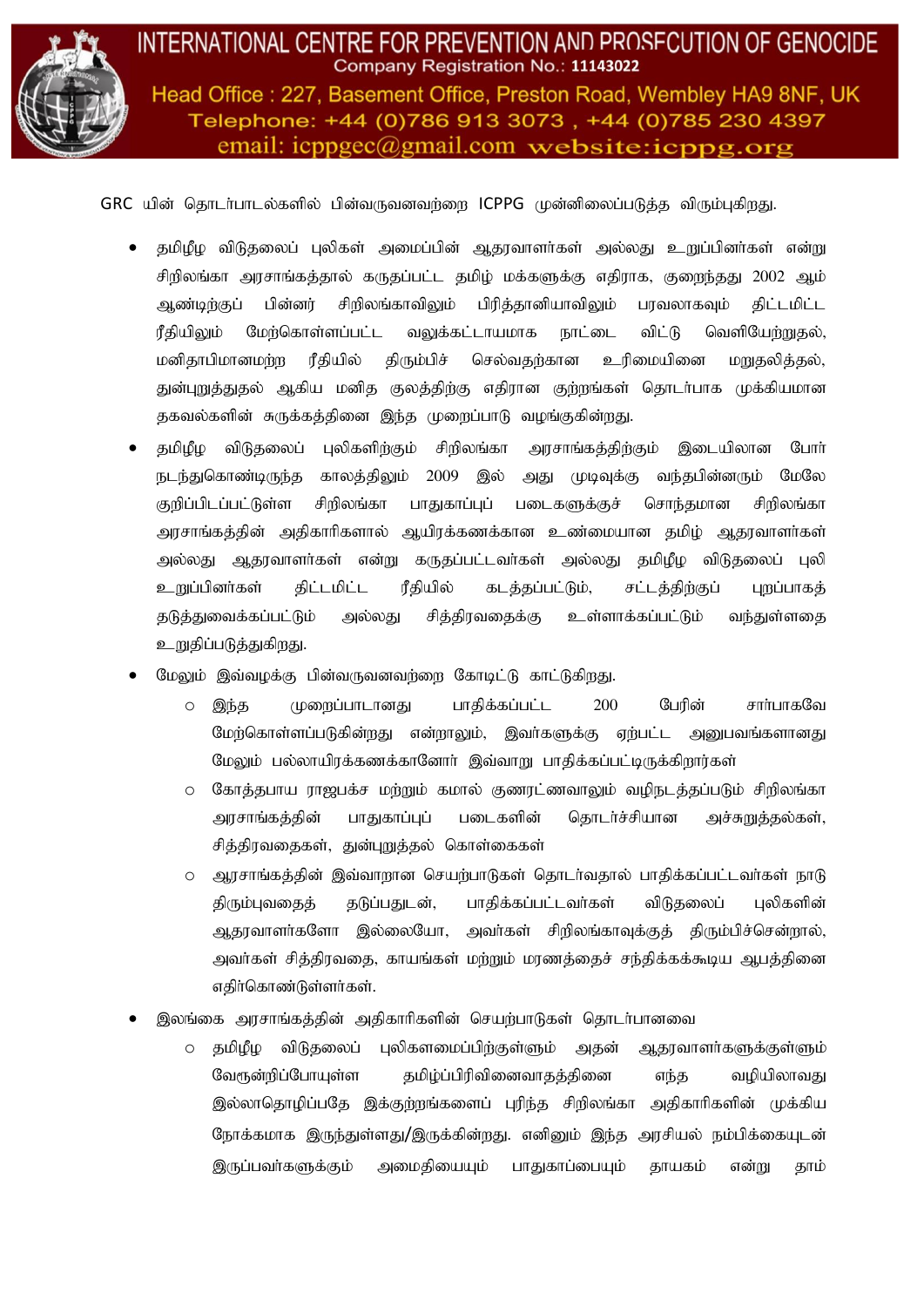

Head Office: 227, Basement Office, Preston Road, Wembley HA9 8NF, UK Telephone: +44 (0)786 913 3073, +44 (0)785 230 4397 email:  $icpp\alpha$  email.com website:  $icpp\alpha$ .org

அழைக்கும் ஒரு இடத்தினையும் தவிர வேறெதையும் விரும்பாத ஆயிரக்கணக்கான சிறிலங்காவின் ஆண்கள், பெண்கள், சிறுவர்களுக்கும் இடையில் சிறிலங்கா அரசாங்கம் எந்தவொரு வேறுபாட்டையும் காட்டுவதில்லை

- o இன மற்றும் அரசியல் அடிப்படையில் இக்குற்றச்செயல்களை சிறிலங்கா அரசாங்க அதிகாரிகள் மேற்கொள்கையில், உண்மையில் அவர்கள் இனப்பாகுபாடு மற்றும் துன்புறுத்தல் நடவடிக்கைகளையே புரிந்திருக்கின்றாா்கள்.
- o சிறிலங்காவிலுள்ள பாதிக்கப்பட்டவா்களின் குடும்பங்களுக்கு இமைக்கப்படும் தொடர்ச்சியான தொல்லைப்படுத்தல்கள் மற்றும் அச்சுறுத்தல்கள்
- o பிரித்தானியாவிலேயே அவர்கள் மீது தொடர்ந்து மேற்கொள்ளப்படும் கண்காணிப்புக்கள், தொல்லைப்படுத்தல்கள், துன்புறுத்தல்கள்.

மனித உரிமைகள் பேரவையின் 48வது அமர்வில் ஐ.நா மனித உரிமைகளுக்கான உயர்ஸ்தானிகர் Michelle Bachelet வெளியிட்டுள்ள அறிக்கையில், "வருந்தத்தக்க வகையில், மனிக உரிமைப் பாகுகாவலர்கள், ஊடகவியலாளர்கள் மற்றும் காணாமல் ஆக்கப்பட்டவர்களின் குடும்பங்கள் மீதான கண்காணிப்பு, மிரட்டல் மற்றும் துன்புறுத்தல்கள் தொடர்வது மட்டுமல்லாமல், அரசாங்கக் கொள்கைகளை விமர்சிக்கும் மாணவர்கள், கல்வியாளர்கள், மருத்துவ வல்லுநர்கள் மர்மும் மகக் கலைவர்கள் என அவர்கள் மீகும் விரிவடைந்குள்ளது. பல அமைகியான போராட்டங்கள் மற்றும் நினைவேந்தல் நிகழ்வுகள் அதிகப்படியான அதிகாரங்களைப் பயன்படுத்தி அர்ப்பாட்டக்காரர்களை கைது செய்து தனிமைப்படுத்தப்பட்ட மையங்களில் தடுத்து வைத்தல் போன்றனவும் இடம்பெற்றுள்ளன $"$  என தெரிவிக்கப்பட்டுள்ளது. $^1$ 

"ஜனாதிபதி கோத்தபாய ராஜபக்சவின் அரசாங்கத்தால் நடந்து வரும் துஷ்பிரயோகங்கள் மற்றும் அரசாங்க நிறுவனங்களின் சுதந்திரம், சிவில் நிர்வாகம் மற்றும் சட்டத்தின் ஆட்சி பலவீனப்படுத்தப்படுவதைப் பற்றி தங்கள் எச்சரிக்கையை வெளிப்படுத்த" ஐ.நா மனித உரிமைகள் கண்காணிப்பகம் ஐ.நா உறுப்பு நாடுகளுக்கு அழைப்பு விடுத்துள்ளது. $^2$ 

"ஜனாதிபதி கோத்தாபாய ராஜபகச உள்ளிட்ட இனப்படுகொலை மேற்கொண்ட தலைவர்களை கைது செய்து, உண்மை, நீதி மற்றும் நல்லிணக்கத்தை நிலைநாட்டுவதில் தங்கள் அர்ப்பணிப்பை வெளிப்படுத்துவதன் மூலம் இங்கிலாந்து அரசாங்கம் தனது வரலாற்றுக் கடமைகளை நிறைவேற்ற வேண்டிய தருணம் இது" என ICPPG யின் நிறைவேற்றுப் பணிப்பாளர் திருமதி அம்பிகை செல்வகுமார் தெரிவித்தார்.

<sup>1</sup> <https://www.ohchr.org/EN/NewsEvents/Pages/DisplayNews.aspx?LangID=E&NewsID=27447>

<sup>2</sup> <https://www.hrw.org/news/2021/09/10/sri-lanka-un-rights-council-scrutiny-crucial>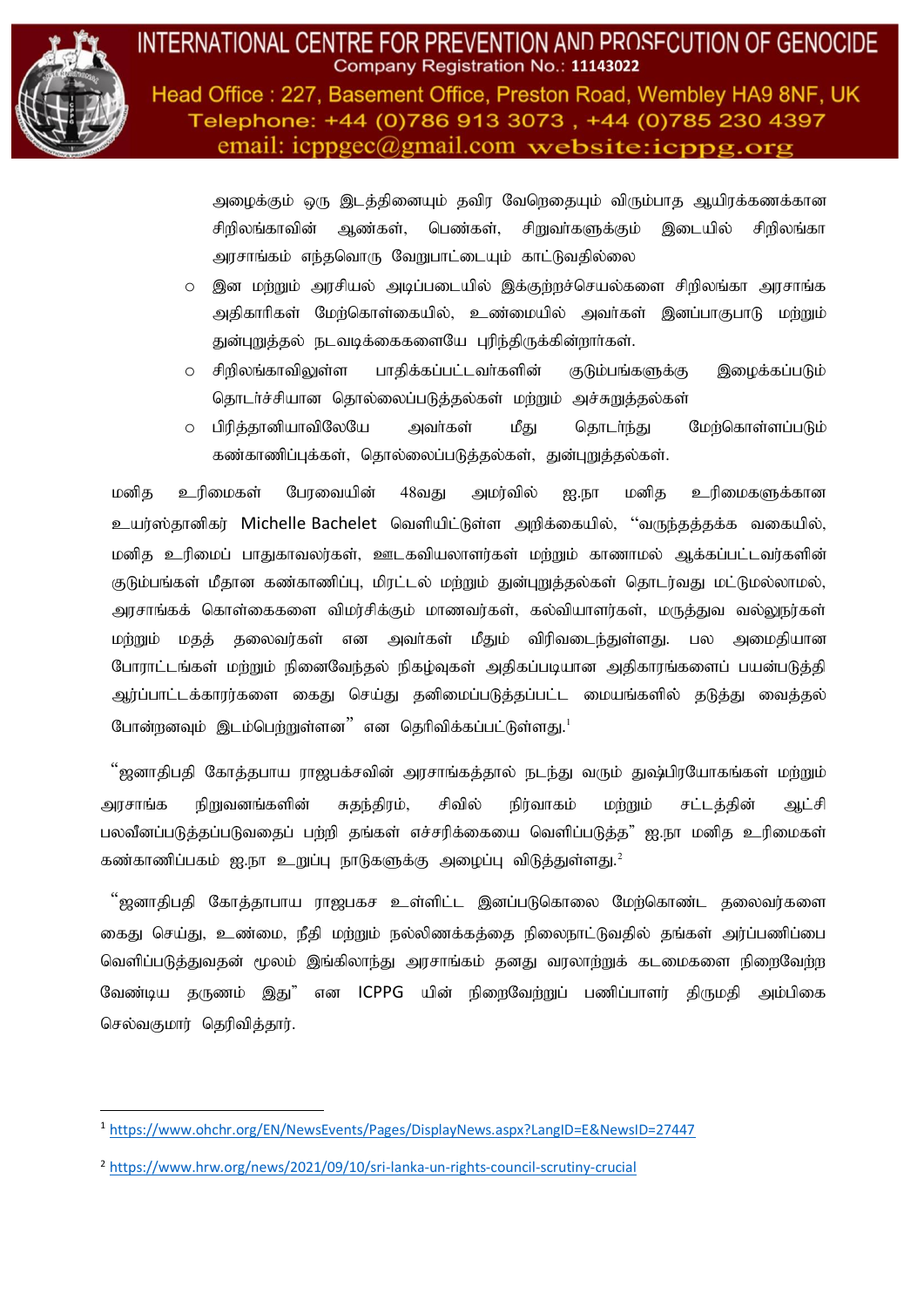

Head Office: 227, Basement Office, Preston Road, Wembley HA9 8NF, UK Telephone: +44 (0)786 913 3073, +44 (0)785 230 4397 email:  $icpp\alpha$  email.com website:  $icpp\alpha$ .org

இனப்படுகொலை விசாரணைக்காக இலங்கையை ICC க்கு பரிந்துரைப்பதற்கு ஐ.நா. பாதுகாப்பு சபையை வெற்றிகரமாக பிரச்சாரம் செய்வதற்கான முதல் படியாக இந்த முயற்சி அமையும் என்பதுடன் சர்வதேச நீதிமன்றில் (ICJ) சாக்தியமான இனப்படுகொலை வமக்கை கொண்டுவருவதற்கும் இது அடிப்படையாக அமையும் எனவும் என்று ICPPG உறுதியாக நம்புகிறது.

இந்த வாய்ப்பை ஏற்படுத்திய பாதிக்கப்பட்ட 200 பேரின் துணிச்சலிற்கு ICPPG தலைவணங்குகிறது. தமிழ் சமூகத்தின் சார்பாக, Wayne Jordash QC மற்றும் GRC இல் உள்ள சட்டக் குழுவிற்கு இந்த வழக்கை முன்னோக்கி எடுத்துச் சென்றதற்காக எங்கள் மனமார்ந்த நன்றியை பதிவு செய்ய விரும்புகிறோம்.

 $(\psi\mathring{m})$ 

மேலதிக தொடர்புகளிற்கு:

திருமதி. அம்பிகை செல்வகுமார் BSc, MSc, FCCA, MBA. நிறைவேற்றுப் பணிப்பாளர், சர்வதேச ஆலோசகர், ICPPG தொலைபேசி இலக்கம்: +44 7852 304 397  $\mu$ ின்னஞ்சல்: [icppguk@gmail.com](about:blank)

திருமதி. கிறிஸ்ரி நிலானி காண்டீபன் BSc, MSc, MSc **ஊடக இணைப்பாளர், ICPPG** தொலைபேசி இலக்கம்: +44 7579 781 744 **மின்னஞ்சல்: [icppgmedia@gmail.com](mailto:icppgmedia@gmail.com)**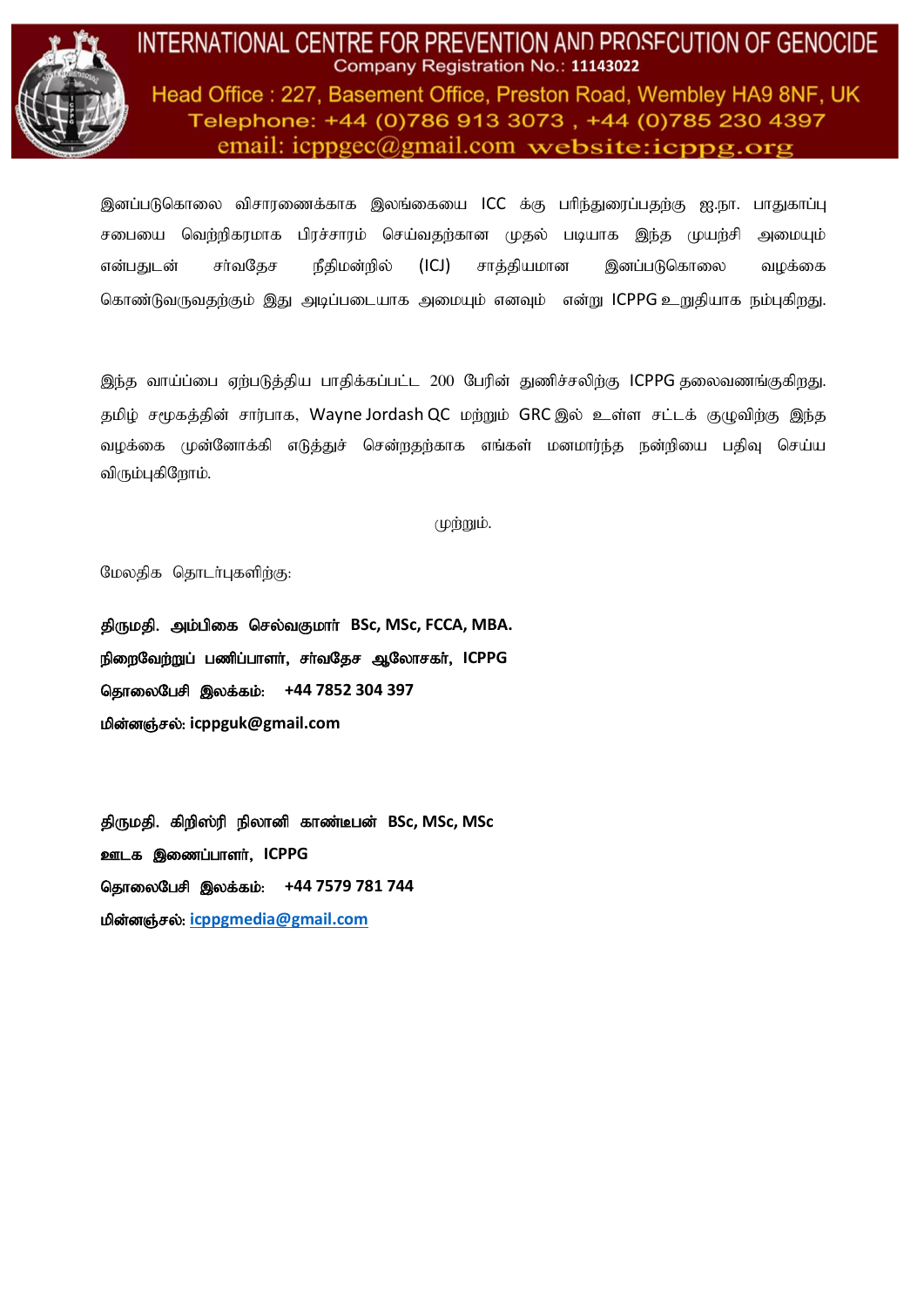

Head Office: 227, Basement Office, Preston Road, Wembley HA9 8NF, UK Telephone: +44 (0)786 913 3073, +44 (0)785 230 4397 email:  $icpp\text{g}ec(\theta)$ gmail.com website: $icppg.org$ 

## **ICPPG** பற்றி:

இன அழிப்பை தடுத்தல் மற்றும் தண்டித்தலுக்கான சரவதேச மையம் (ICPPG) ஆனது லண்டனில் நாடுகடந்த தமிழீழ அரசாங்கத்தினால் (TGTE) ஆரம்பித்து வைக்கப்பட்டது. எனி<u>ன</u>ும் இன அழிப்பினால் பாதிக்கப்பட்ட அல்லது அச்சுறுத்தப்பட்ட அனைத்து மக்களுக்கும் சேவையாற்றும் வகையில் அது சுதந்திரமான ஒரு அமைப்பாகவே இயங்கிவருகிறது. இதன் உடனடியான கவனம் இலங்கையில் நிகழ்ந்த இன அழிப்பின் மீது குவிந்துள்ளது. ICPPG அரசு சார்பற்ற ஒரு அமைப்பாகவும் சுயாதீனமான ஒரு சட்டரீதியான அமைப்பாகவும் இருப்பதுடன் எமது பிரதான இலக்கானது, இனஅழிப்ப மேற்கொண்டவர்களுக்கு எதிரான அகாாங்களை சேகரிக்கு நீதி, சமாதானம் மற்றும் நல்லிணக்கத்திற்காக செயலாற்றுவதாகும் $^3$ .

சிங்கப்பூர் தேசிய பல்கலைக்கழகத்தின் சட்ட பீடத்தில் CJ Koh பேராசிரியரான முத்துக்குமாரசாமி சொர்ணராஜா LLB (Ceylon), LLM (Yale), LLM, PhD, LLD (London) அவர்களின் வழிகாட்டலின் இதன் செயற்பாட்டுத் திட்டம் வரையப்பட்டது. இவர் லண்டன் School of Economics இன் மனித உரிமைகள் மையத்திற்கான சிறப்பு வருகை பேராசிரியர் ஆவார். இவர் கோலாலம்பூரில் உள்ள மலேசிய பல்கலைக்கழகத்தில் சர்வதேச சட்டத்திற்கான துங்கு அப்துல் ரஹ்மான் பேராசிரியராக இருந்தவர். இவர் அவுஸ்திரேலியாவில் உள்ள Tasmania பல்கலைக்கழகத்தின் சட்டப்பள்ளிக்கு தலைவூரக இருந்தவர். இவர் இலங்கை பல்கலைக்கமகம், London School of Economics, லண்டன் கிங்ஸ் கல்லூரி மற்றும் யேல் சட்ட பள்ளி ஆகியவற்றில் சட்டம் பயின்றவர்.

2014 இல் சாட்சி வாக்குமூலங்களை சமா்ப்பிப்பகு மற்றும் பாகிக்கப்பட்டவா்களுடனான நேர்காணல்களை ஒழுங்கமைப்பதன் மூலமாக நாம் ஐக்கிய நாடுகளின் மனித உரிமைகள் ஆணைக்குழுவிற்கு (UNHRC) உதவ ஆரம்பித்தோம். இலங்கையில் நல்லிணக்கம், பொறுப்புக்கூறல் மற்றும் மனித உரிமைகளை ஊக்குவிப்பது என மார்ச் 2014 இல் மேற்கொள்ளப்பட்ட தனது [A/HRC/25/1](http://ap.ohchr.org/documents/dpage_e.aspx?si=A/HRC/RES/25/1) தீர்மானத்தின் படி, ''கற்றுக்கொண்ட பாடங்கள் மற்றும் நல்லிணக்க ஆணைக்குழுவின் (*LLRC),* காலத்தில் இலங்கையில் இரு தரப்பாலும் மேற்கொள்ளப்பட்டதாகக் கூறப்பட்ட கடுமையான அக்குமீருல்கள் மற்றும் மனிக உரிமைகள் குஷ்பிரயோகங்கள் மற்றும் அது தொடர்பான குற்றங்கள். குறித்த விரிவான விசாரணைகளை மேற்கொள்ளவும், தண்டனையிலிருந்து தப்பித்துக்கொள்வதை கவிர்க்கல் மற்றும் பொறுப்பகூறலை உறுகி செய்கல் என்னும் நோக்குடன் சம்மந்கப்பட்ட நிபுணர்கள் மற்றும் சிறப்பு நடைமுறைக்கான ஆணை பெற்றவர்களின் உதவியினை பெற்று, இவ்வாறான மீறல்கள் மற்றும் அவை சார்ந்த குற்றங்கள் தொடர்பான உண்மைகள் மற்றும் கும்நிலைகளை நிரூபணம் செய்யவம்<sup></sup>" UNHRC மனிக உரிமைகளுக்கான <u>ஐ.நா உயர்ஸ்கா</u>னிகரை

<sup>3</sup> <http://icppg.org/about/>